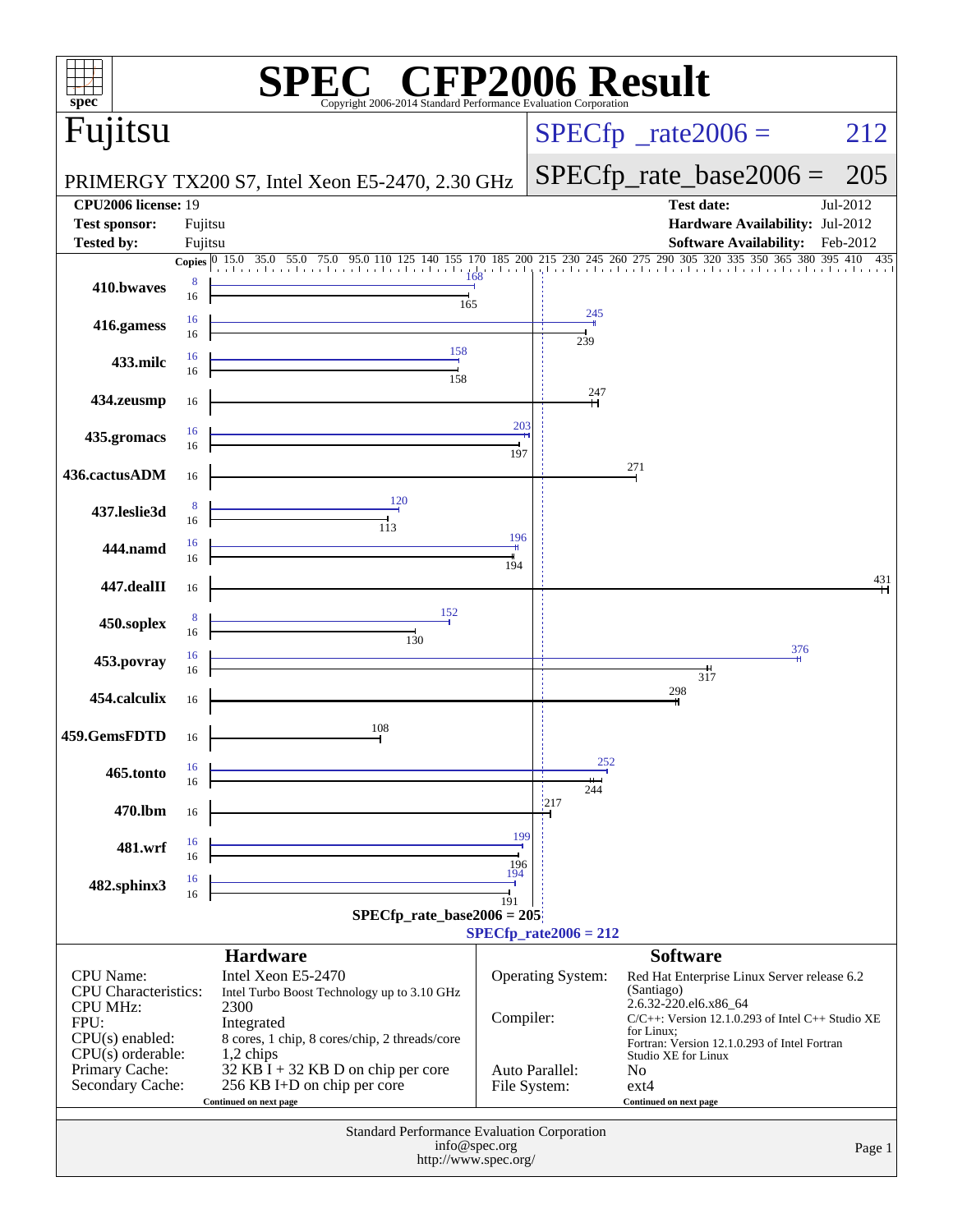

[Base Pointers:](http://www.spec.org/auto/cpu2006/Docs/result-fields.html#BasePointers)

# Fujitsu

# $SPECTp_rate2006 = 212$

[System State:](http://www.spec.org/auto/cpu2006/Docs/result-fields.html#SystemState) Run level 3 (multi-user)<br>Base Pointers: 32/64-bit

[Peak Pointers:](http://www.spec.org/auto/cpu2006/Docs/result-fields.html#PeakPointers) 32/64-bit [Other Software:](http://www.spec.org/auto/cpu2006/Docs/result-fields.html#OtherSoftware) None

PRIMERGY TX200 S7, Intel Xeon E5-2470, 2.30 GHz

# [SPECfp\\_rate\\_base2006 =](http://www.spec.org/auto/cpu2006/Docs/result-fields.html#SPECfpratebase2006) 205

**[CPU2006 license:](http://www.spec.org/auto/cpu2006/Docs/result-fields.html#CPU2006license)** 19 **[Test date:](http://www.spec.org/auto/cpu2006/Docs/result-fields.html#Testdate)** Jul-2012 **[Test sponsor:](http://www.spec.org/auto/cpu2006/Docs/result-fields.html#Testsponsor)** Fujitsu **[Hardware Availability:](http://www.spec.org/auto/cpu2006/Docs/result-fields.html#HardwareAvailability)** Jul-2012 **[Tested by:](http://www.spec.org/auto/cpu2006/Docs/result-fields.html#Testedby)** Fujitsu **[Software Availability:](http://www.spec.org/auto/cpu2006/Docs/result-fields.html#SoftwareAvailability)** Feb-2012

| rested by.      | r ujitsu                                  |
|-----------------|-------------------------------------------|
| L3 Cache:       | $20 \text{ MB I+D}$ on chip per chip      |
| Other Cache:    | None                                      |
| Memory:         | 48 GB (6 x 8 GB 2Rx4 PC3L-12800R-11, ECC) |
| Disk Subsystem: | 1 x SATA, 500 GB, 7200 RPM                |
| Other Hardware: | None                                      |
|                 |                                           |

| <b>Results Table</b>                                                                                     |               |                |            |                |       |                |                  |               |                |              |                |              |                |              |
|----------------------------------------------------------------------------------------------------------|---------------|----------------|------------|----------------|-------|----------------|------------------|---------------|----------------|--------------|----------------|--------------|----------------|--------------|
|                                                                                                          | <b>Base</b>   |                |            |                |       | <b>Peak</b>    |                  |               |                |              |                |              |                |              |
| <b>Benchmark</b>                                                                                         | <b>Copies</b> | <b>Seconds</b> | Ratio      | <b>Seconds</b> | Ratio | <b>Seconds</b> | Ratio            | <b>Copies</b> | <b>Seconds</b> | <b>Ratio</b> | <b>Seconds</b> | <b>Ratio</b> | <b>Seconds</b> | <b>Ratio</b> |
| 410.bwayes                                                                                               | 16            | 1320           | 165        | 1321           | 165   | 1323           | 164              | 8             | 645            | 168          | 646            | 168          | 645            | 168          |
| 416.gamess                                                                                               | 16            | 1310           | 239        | 1309           | 239   | 1309           | 239              | 16            | 1278           | 245          | 1283           | 244          | 1278           | 245          |
| $433$ .milc                                                                                              | 16            | 930            | 158        | 930            | 158   | 930            | <b>158</b>       | 16            | 929            | 158          | 929            | 158          | 929            | <b>158</b>   |
| 434.zeusmp                                                                                               | 16            | 590            | 247        | 599            | 243   | 588            | 247              | 16            | 590            | 247          | 599            | 243          | 588            | 247          |
| 435.gromacs                                                                                              | 16            | 580            | 197        | 581            | 197   | 581            | 197              | 16            | 563            | 203          | 571            | 200          | 562            | 203          |
| 436.cactusADM                                                                                            | 16            | 705            | 271        | 705            | 271   | 704            | 272              | 16            | 705            | 271          | 705            | 271          | 704            | 272          |
| 437.leslie3d                                                                                             | 16            | 1329           | <b>113</b> | 1333           | 113   | 1325           | 113 <sup> </sup> | 8             | 627            | 120          | 625            | <b>120</b>   | 625            | 120          |
| 444.namd                                                                                                 | 16            | 663            | 194        | 667            | 193   | 663            | <b>194</b>       | 16            | 654            | 196          | 654            | 196          | 660            | 194          |
| 447.dealII                                                                                               | 16            | 424            | 431        | 428            | 428   | 424            | 432              | 16            | 424            | 431          | 428            | 428          | 424            | 432          |
| $450$ .soplex                                                                                            | 16            | 1023           | 130        | 1024           | 130   | 1024           | 130              | 8             | 438            | 152          | 437            | 153          | 438            | 152          |
| 453.povray                                                                                               | 16            | 269            | 317        | 267            | 319   | 269            | 317              | 16            | 226            | 376          | 226            | 376          | 228            | 374          |
| 454.calculix                                                                                             | 16            | 445            | 296        | 443            | 298   | 442            | 299              | 16            | 445            | 296          | 443            | 298          | 442            | 299          |
| 459.GemsFDTD                                                                                             | 16            | 1567           | 108        | 1566           | 108   | 1569           | 108              | 16            | 1567           | 108          | 1566           | 108          | 1569           | 108          |
| 465.tonto                                                                                                | 16            | 632            | 249        | 650            | 242   | 644            | 244              | 16            | 624            | 252          | 624            | 252          | 622            | 253          |
| 470.1bm                                                                                                  | 16            | 1014           | 217        | 1015           | 217   | 1014           | 217              | 16            | 1014           | 217          | 1015           | 217          | 1014           | 217          |
| 481.wrf                                                                                                  | 16            | 910            | 196        | 910            | 196   | 911            | 196              | 16            | 900            | 199          | 898            | 199          | 901            | 198          |
| 482.sphinx3                                                                                              | 16            | 1635           | 191        | 1635           | 191   | 1637           | 190 <sup>1</sup> | 16            | 1607           | 194          | 1604           | 194          | 1605           | <u>194</u>   |
| Results appear in the order in which they were run. Bold underlined text indicates a median measurement. |               |                |            |                |       |                |                  |               |                |              |                |              |                |              |

#### **[Submit Notes](http://www.spec.org/auto/cpu2006/Docs/result-fields.html#SubmitNotes)**

 The numactl mechanism was used to bind copies to processors. The config file option 'submit' was used to generate numactl commands to bind each copy to a specific processor. For details, please see the config file.

### **[Operating System Notes](http://www.spec.org/auto/cpu2006/Docs/result-fields.html#OperatingSystemNotes)**

 Stack size set to unlimited using "ulimit -s unlimited" Transparent Huge Pages enabled with: echo always > /sys/kernel/mm/redhat\_transparent\_hugepage/enabled runspec command invoked through numactl i.e.: numactl --interleave=all runspec <etc>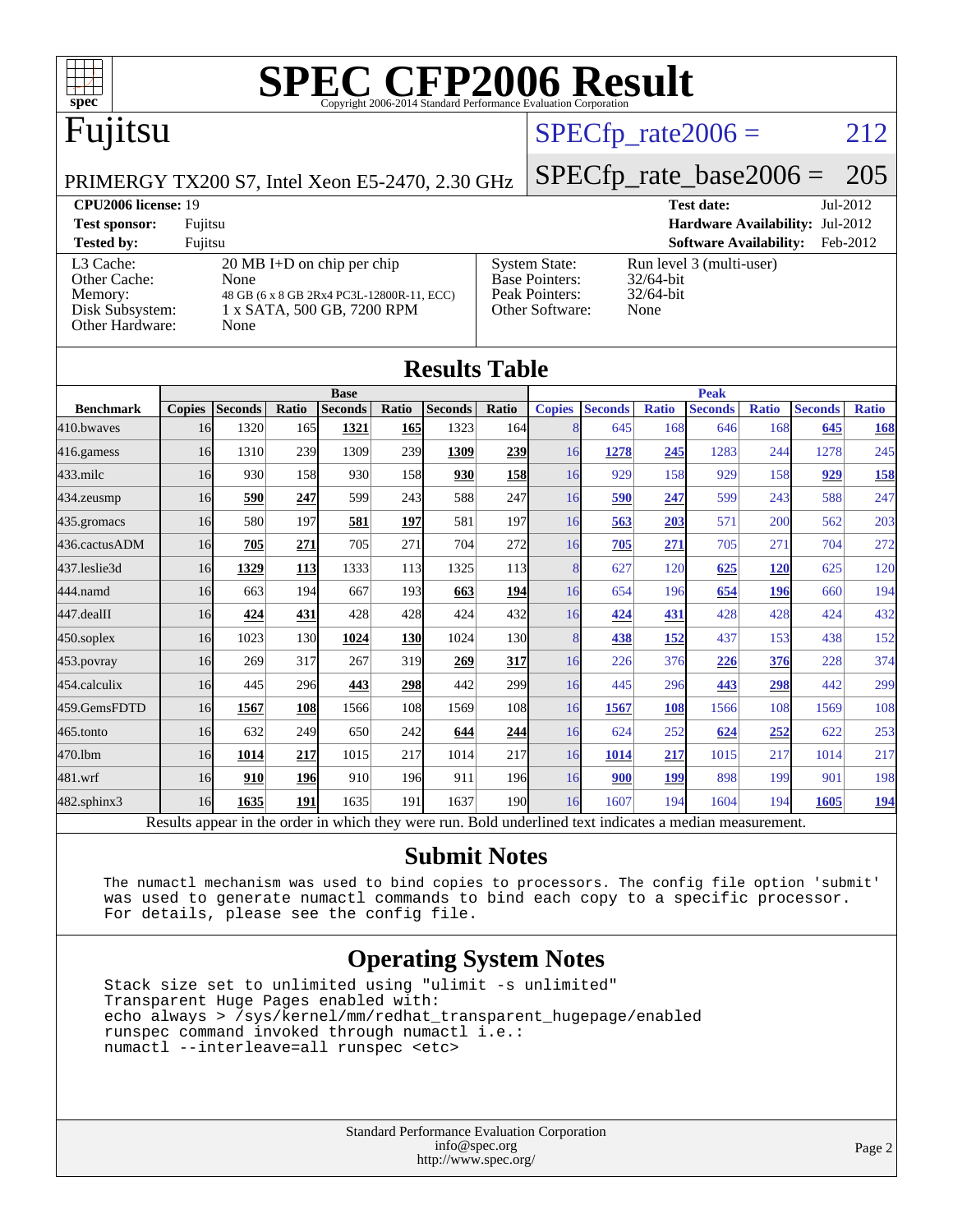

# Fujitsu

 $SPECTp_rate2006 = 212$ 

PRIMERGY TX200 S7, Intel Xeon E5-2470, 2.30 GHz

[SPECfp\\_rate\\_base2006 =](http://www.spec.org/auto/cpu2006/Docs/result-fields.html#SPECfpratebase2006) 205

**[CPU2006 license:](http://www.spec.org/auto/cpu2006/Docs/result-fields.html#CPU2006license)** 19 **[Test date:](http://www.spec.org/auto/cpu2006/Docs/result-fields.html#Testdate)** Jul-2012 **[Test sponsor:](http://www.spec.org/auto/cpu2006/Docs/result-fields.html#Testsponsor)** Fujitsu **[Hardware Availability:](http://www.spec.org/auto/cpu2006/Docs/result-fields.html#HardwareAvailability)** Jul-2012 **[Tested by:](http://www.spec.org/auto/cpu2006/Docs/result-fields.html#Testedby)** Fujitsu **[Software Availability:](http://www.spec.org/auto/cpu2006/Docs/result-fields.html#SoftwareAvailability)** Feb-2012

### **[General Notes](http://www.spec.org/auto/cpu2006/Docs/result-fields.html#GeneralNotes)**

Environment variables set by runspec before the start of the run: LD\_LIBRARY\_PATH = "/SPECcpu2006/libs/32:/SPECcpu2006/libs/64"

 Binaries compiled on a system with 2x E5-2650 CPU + 96 GB memory using RHEL6.2 For information about Fujitsu please visit: <http://www.fujitsu.com>

**[Base Compiler Invocation](http://www.spec.org/auto/cpu2006/Docs/result-fields.html#BaseCompilerInvocation)**

[C benchmarks](http://www.spec.org/auto/cpu2006/Docs/result-fields.html#Cbenchmarks):  $\text{icc}$   $-\text{m64}$ 

[C++ benchmarks:](http://www.spec.org/auto/cpu2006/Docs/result-fields.html#CXXbenchmarks) [icpc -m64](http://www.spec.org/cpu2006/results/res2012q3/cpu2006-20120810-24124.flags.html#user_CXXbase_intel_icpc_64bit_bedb90c1146cab66620883ef4f41a67e)

[Fortran benchmarks](http://www.spec.org/auto/cpu2006/Docs/result-fields.html#Fortranbenchmarks): [ifort -m64](http://www.spec.org/cpu2006/results/res2012q3/cpu2006-20120810-24124.flags.html#user_FCbase_intel_ifort_64bit_ee9d0fb25645d0210d97eb0527dcc06e)

[Benchmarks using both Fortran and C](http://www.spec.org/auto/cpu2006/Docs/result-fields.html#BenchmarksusingbothFortranandC):<br>icc -m64 ifort -m64  $-m64$  ifort  $-m64$ 

## **[Base Portability Flags](http://www.spec.org/auto/cpu2006/Docs/result-fields.html#BasePortabilityFlags)**

| 410.bwaves: -DSPEC CPU LP64                  |                                                                |
|----------------------------------------------|----------------------------------------------------------------|
| 416.gamess: -DSPEC_CPU_LP64                  |                                                                |
| 433.milc: -DSPEC CPU LP64                    |                                                                |
| 434.zeusmp: - DSPEC CPU LP64                 |                                                                |
| 435.gromacs: -DSPEC_CPU_LP64 -nofor_main     |                                                                |
| 436.cactusADM: - DSPEC CPU LP64 - nofor main |                                                                |
| 437.leslie3d: -DSPEC CPU LP64                |                                                                |
| 444.namd: -DSPEC CPU LP64                    |                                                                |
| 447.dealII: -DSPEC CPU LP64                  |                                                                |
| 450.soplex: -DSPEC_CPU_LP64                  |                                                                |
| 453.povray: -DSPEC_CPU_LP64                  |                                                                |
| 454.calculix: - DSPEC CPU LP64 - nofor main  |                                                                |
| 459.GemsFDTD: - DSPEC_CPU LP64               |                                                                |
| 465.tonto: - DSPEC CPU LP64                  |                                                                |
| 470.1bm: - DSPEC CPU LP64                    |                                                                |
|                                              | 481.wrf: -DSPEC_CPU_LP64 -DSPEC_CPU_CASE_FLAG -DSPEC_CPU_LINUX |
| 482.sphinx3: -DSPEC_CPU_LP64                 |                                                                |
|                                              |                                                                |

## **[Base Optimization Flags](http://www.spec.org/auto/cpu2006/Docs/result-fields.html#BaseOptimizationFlags)**

[C benchmarks](http://www.spec.org/auto/cpu2006/Docs/result-fields.html#Cbenchmarks):

[-xAVX](http://www.spec.org/cpu2006/results/res2012q3/cpu2006-20120810-24124.flags.html#user_CCbase_f-xAVX) [-ipo](http://www.spec.org/cpu2006/results/res2012q3/cpu2006-20120810-24124.flags.html#user_CCbase_f-ipo) [-O3](http://www.spec.org/cpu2006/results/res2012q3/cpu2006-20120810-24124.flags.html#user_CCbase_f-O3) [-no-prec-div](http://www.spec.org/cpu2006/results/res2012q3/cpu2006-20120810-24124.flags.html#user_CCbase_f-no-prec-div) [-static](http://www.spec.org/cpu2006/results/res2012q3/cpu2006-20120810-24124.flags.html#user_CCbase_f-static) [-opt-prefetch](http://www.spec.org/cpu2006/results/res2012q3/cpu2006-20120810-24124.flags.html#user_CCbase_f-opt-prefetch) [-auto-p32](http://www.spec.org/cpu2006/results/res2012q3/cpu2006-20120810-24124.flags.html#user_CCbase_f-auto-p32) [-ansi-alias](http://www.spec.org/cpu2006/results/res2012q3/cpu2006-20120810-24124.flags.html#user_CCbase_f-ansi-alias) [-opt-mem-layout-trans=3](http://www.spec.org/cpu2006/results/res2012q3/cpu2006-20120810-24124.flags.html#user_CCbase_f-opt-mem-layout-trans_a7b82ad4bd7abf52556d4961a2ae94d5)

Continued on next page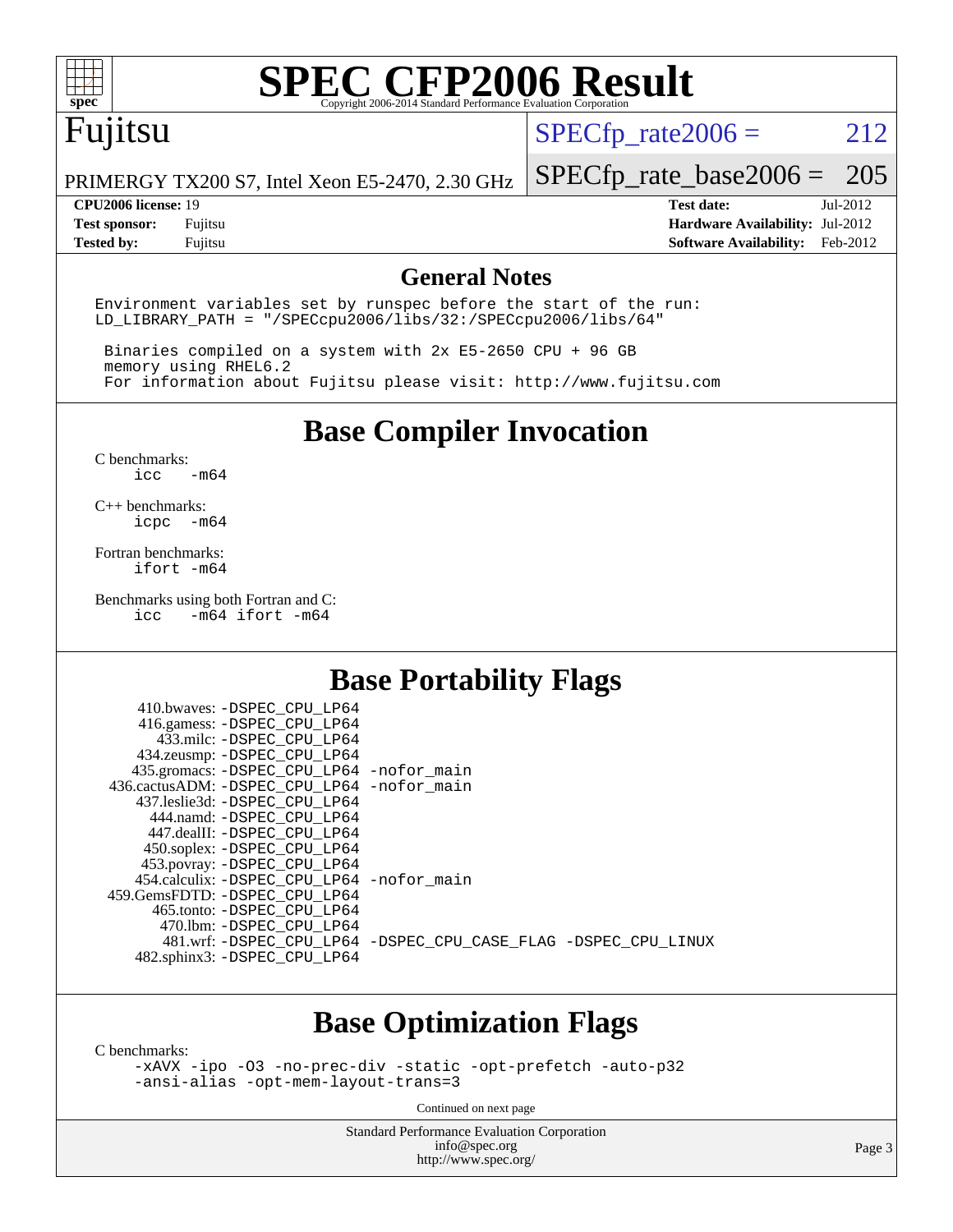Fujitsu

 $SPECTp\_rate2006 = 212$ 

PRIMERGY TX200 S7, Intel Xeon E5-2470, 2.30 GHz

[SPECfp\\_rate\\_base2006 =](http://www.spec.org/auto/cpu2006/Docs/result-fields.html#SPECfpratebase2006) 205

**[CPU2006 license:](http://www.spec.org/auto/cpu2006/Docs/result-fields.html#CPU2006license)** 19 **[Test date:](http://www.spec.org/auto/cpu2006/Docs/result-fields.html#Testdate)** Jul-2012 **[Test sponsor:](http://www.spec.org/auto/cpu2006/Docs/result-fields.html#Testsponsor)** Fujitsu **[Hardware Availability:](http://www.spec.org/auto/cpu2006/Docs/result-fields.html#HardwareAvailability)** Jul-2012 **[Tested by:](http://www.spec.org/auto/cpu2006/Docs/result-fields.html#Testedby)** Fujitsu **[Software Availability:](http://www.spec.org/auto/cpu2006/Docs/result-fields.html#SoftwareAvailability)** Feb-2012

# **[Base Optimization Flags \(Continued\)](http://www.spec.org/auto/cpu2006/Docs/result-fields.html#BaseOptimizationFlags)**

[C++ benchmarks:](http://www.spec.org/auto/cpu2006/Docs/result-fields.html#CXXbenchmarks) [-xAVX](http://www.spec.org/cpu2006/results/res2012q3/cpu2006-20120810-24124.flags.html#user_CXXbase_f-xAVX) [-ipo](http://www.spec.org/cpu2006/results/res2012q3/cpu2006-20120810-24124.flags.html#user_CXXbase_f-ipo) [-O3](http://www.spec.org/cpu2006/results/res2012q3/cpu2006-20120810-24124.flags.html#user_CXXbase_f-O3) [-no-prec-div](http://www.spec.org/cpu2006/results/res2012q3/cpu2006-20120810-24124.flags.html#user_CXXbase_f-no-prec-div) [-static](http://www.spec.org/cpu2006/results/res2012q3/cpu2006-20120810-24124.flags.html#user_CXXbase_f-static) [-opt-prefetch](http://www.spec.org/cpu2006/results/res2012q3/cpu2006-20120810-24124.flags.html#user_CXXbase_f-opt-prefetch) [-auto-p32](http://www.spec.org/cpu2006/results/res2012q3/cpu2006-20120810-24124.flags.html#user_CXXbase_f-auto-p32) [-ansi-alias](http://www.spec.org/cpu2006/results/res2012q3/cpu2006-20120810-24124.flags.html#user_CXXbase_f-ansi-alias) [-opt-mem-layout-trans=3](http://www.spec.org/cpu2006/results/res2012q3/cpu2006-20120810-24124.flags.html#user_CXXbase_f-opt-mem-layout-trans_a7b82ad4bd7abf52556d4961a2ae94d5) [Fortran benchmarks](http://www.spec.org/auto/cpu2006/Docs/result-fields.html#Fortranbenchmarks):

[-xAVX](http://www.spec.org/cpu2006/results/res2012q3/cpu2006-20120810-24124.flags.html#user_FCbase_f-xAVX) [-ipo](http://www.spec.org/cpu2006/results/res2012q3/cpu2006-20120810-24124.flags.html#user_FCbase_f-ipo) [-O3](http://www.spec.org/cpu2006/results/res2012q3/cpu2006-20120810-24124.flags.html#user_FCbase_f-O3) [-no-prec-div](http://www.spec.org/cpu2006/results/res2012q3/cpu2006-20120810-24124.flags.html#user_FCbase_f-no-prec-div) [-static](http://www.spec.org/cpu2006/results/res2012q3/cpu2006-20120810-24124.flags.html#user_FCbase_f-static) [-opt-prefetch](http://www.spec.org/cpu2006/results/res2012q3/cpu2006-20120810-24124.flags.html#user_FCbase_f-opt-prefetch)

[Benchmarks using both Fortran and C](http://www.spec.org/auto/cpu2006/Docs/result-fields.html#BenchmarksusingbothFortranandC):

[-xAVX](http://www.spec.org/cpu2006/results/res2012q3/cpu2006-20120810-24124.flags.html#user_CC_FCbase_f-xAVX) [-ipo](http://www.spec.org/cpu2006/results/res2012q3/cpu2006-20120810-24124.flags.html#user_CC_FCbase_f-ipo) [-O3](http://www.spec.org/cpu2006/results/res2012q3/cpu2006-20120810-24124.flags.html#user_CC_FCbase_f-O3) [-no-prec-div](http://www.spec.org/cpu2006/results/res2012q3/cpu2006-20120810-24124.flags.html#user_CC_FCbase_f-no-prec-div) [-static](http://www.spec.org/cpu2006/results/res2012q3/cpu2006-20120810-24124.flags.html#user_CC_FCbase_f-static) [-opt-prefetch](http://www.spec.org/cpu2006/results/res2012q3/cpu2006-20120810-24124.flags.html#user_CC_FCbase_f-opt-prefetch) [-auto-p32](http://www.spec.org/cpu2006/results/res2012q3/cpu2006-20120810-24124.flags.html#user_CC_FCbase_f-auto-p32) [-ansi-alias](http://www.spec.org/cpu2006/results/res2012q3/cpu2006-20120810-24124.flags.html#user_CC_FCbase_f-ansi-alias) [-opt-mem-layout-trans=3](http://www.spec.org/cpu2006/results/res2012q3/cpu2006-20120810-24124.flags.html#user_CC_FCbase_f-opt-mem-layout-trans_a7b82ad4bd7abf52556d4961a2ae94d5)

### **[Peak Compiler Invocation](http://www.spec.org/auto/cpu2006/Docs/result-fields.html#PeakCompilerInvocation)**

[C benchmarks \(except as noted below\)](http://www.spec.org/auto/cpu2006/Docs/result-fields.html#Cbenchmarksexceptasnotedbelow): icc  $-m6\overline{4}$ 

482.sphinx3: [icc -m32](http://www.spec.org/cpu2006/results/res2012q3/cpu2006-20120810-24124.flags.html#user_peakCCLD482_sphinx3_intel_icc_a6a621f8d50482236b970c6ac5f55f93)

[C++ benchmarks \(except as noted below\):](http://www.spec.org/auto/cpu2006/Docs/result-fields.html#CXXbenchmarksexceptasnotedbelow) [icpc -m64](http://www.spec.org/cpu2006/results/res2012q3/cpu2006-20120810-24124.flags.html#user_CXXpeak_intel_icpc_64bit_bedb90c1146cab66620883ef4f41a67e)

450.soplex: [icpc -m32](http://www.spec.org/cpu2006/results/res2012q3/cpu2006-20120810-24124.flags.html#user_peakCXXLD450_soplex_intel_icpc_4e5a5ef1a53fd332b3c49e69c3330699)

[Fortran benchmarks](http://www.spec.org/auto/cpu2006/Docs/result-fields.html#Fortranbenchmarks): [ifort -m64](http://www.spec.org/cpu2006/results/res2012q3/cpu2006-20120810-24124.flags.html#user_FCpeak_intel_ifort_64bit_ee9d0fb25645d0210d97eb0527dcc06e)

[Benchmarks using both Fortran and C](http://www.spec.org/auto/cpu2006/Docs/result-fields.html#BenchmarksusingbothFortranandC): [icc -m64](http://www.spec.org/cpu2006/results/res2012q3/cpu2006-20120810-24124.flags.html#user_CC_FCpeak_intel_icc_64bit_0b7121f5ab7cfabee23d88897260401c) [ifort -m64](http://www.spec.org/cpu2006/results/res2012q3/cpu2006-20120810-24124.flags.html#user_CC_FCpeak_intel_ifort_64bit_ee9d0fb25645d0210d97eb0527dcc06e)

## **[Peak Portability Flags](http://www.spec.org/auto/cpu2006/Docs/result-fields.html#PeakPortabilityFlags)**

| 410.bwaves: - DSPEC_CPU_LP64<br>416.gamess: -DSPEC_CPU_LP64 |  |
|-------------------------------------------------------------|--|
| 433.milc: -DSPEC CPU LP64                                   |  |
| 434.zeusmp: -DSPEC_CPU_LP64                                 |  |
| 435.gromacs: -DSPEC_CPU_LP64 -nofor_main                    |  |
| 436.cactusADM: -DSPEC CPU LP64 -nofor main                  |  |
| 437.leslie3d: -DSPEC CPU LP64                               |  |
| 444.namd: - DSPEC CPU LP64                                  |  |
| 447.dealII: -DSPEC CPU LP64                                 |  |
| 453.povray: -DSPEC_CPU_LP64                                 |  |
| 454.calculix: -DSPEC_CPU_LP64 -nofor_main                   |  |
| 459. GemsFDTD: - DSPEC CPU LP64                             |  |
| 465.tonto: -DSPEC_CPU LP64                                  |  |
| 470.1bm: - DSPEC CPU LP64                                   |  |

Continued on next page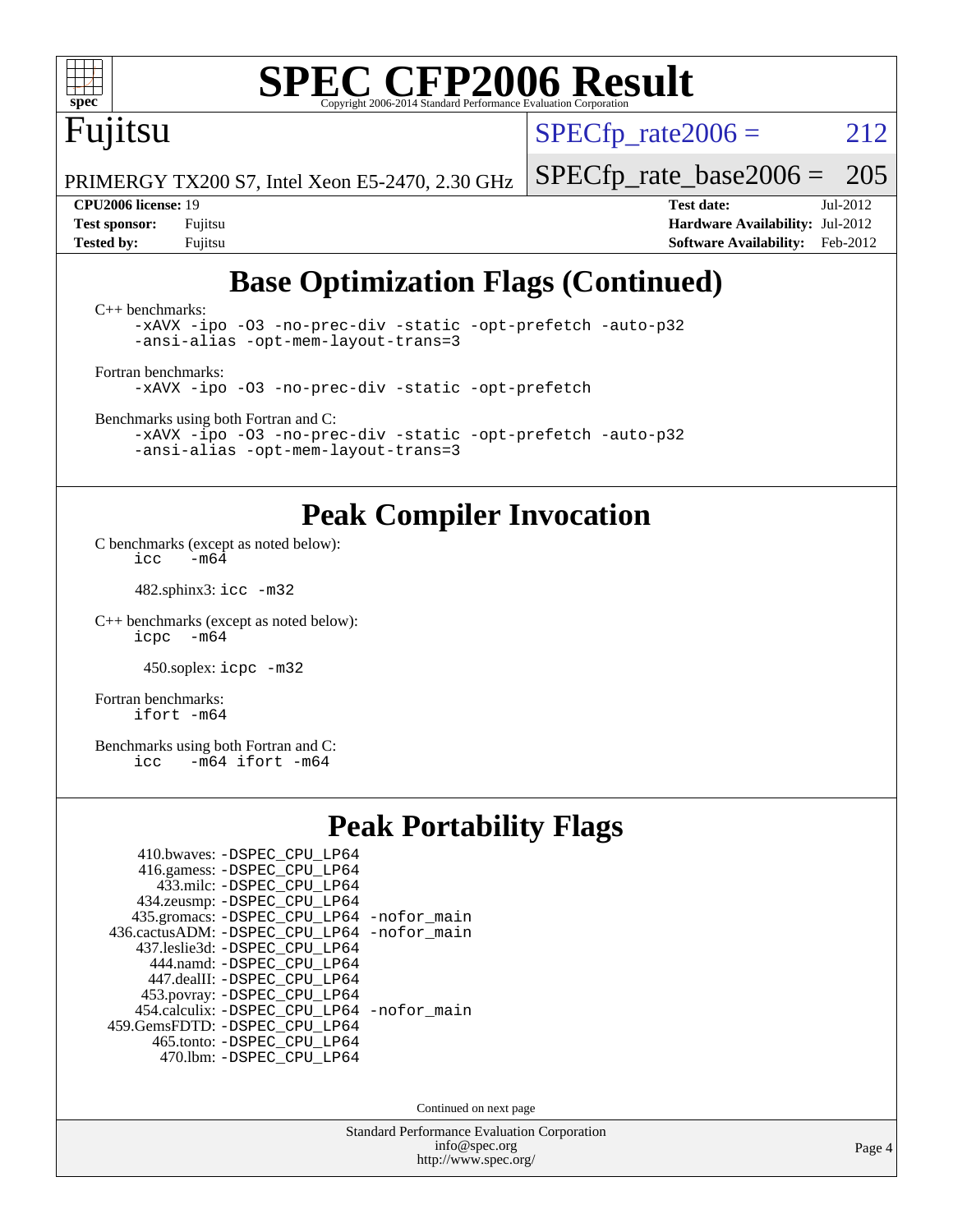

 $SPECTp\_rate2006 = 212$ 

PRIMERGY TX200 S7, Intel Xeon E5-2470, 2.30 GHz

Fujitsu

**[Tested by:](http://www.spec.org/auto/cpu2006/Docs/result-fields.html#Testedby)** Fujitsu **Fugital Example 2012 [Software Availability:](http://www.spec.org/auto/cpu2006/Docs/result-fields.html#SoftwareAvailability)** Feb-2012

[SPECfp\\_rate\\_base2006 =](http://www.spec.org/auto/cpu2006/Docs/result-fields.html#SPECfpratebase2006) 205 **[CPU2006 license:](http://www.spec.org/auto/cpu2006/Docs/result-fields.html#CPU2006license)** 19 **[Test date:](http://www.spec.org/auto/cpu2006/Docs/result-fields.html#Testdate)** Jul-2012 **[Test sponsor:](http://www.spec.org/auto/cpu2006/Docs/result-fields.html#Testsponsor)** Fujitsu **[Hardware Availability:](http://www.spec.org/auto/cpu2006/Docs/result-fields.html#HardwareAvailability)** Jul-2012

# **[Peak Portability Flags \(Continued\)](http://www.spec.org/auto/cpu2006/Docs/result-fields.html#PeakPortabilityFlags)**

481.wrf: [-DSPEC\\_CPU\\_LP64](http://www.spec.org/cpu2006/results/res2012q3/cpu2006-20120810-24124.flags.html#suite_peakPORTABILITY481_wrf_DSPEC_CPU_LP64) [-DSPEC\\_CPU\\_CASE\\_FLAG](http://www.spec.org/cpu2006/results/res2012q3/cpu2006-20120810-24124.flags.html#b481.wrf_peakCPORTABILITY_DSPEC_CPU_CASE_FLAG) [-DSPEC\\_CPU\\_LINUX](http://www.spec.org/cpu2006/results/res2012q3/cpu2006-20120810-24124.flags.html#b481.wrf_peakCPORTABILITY_DSPEC_CPU_LINUX)

# **[Peak Optimization Flags](http://www.spec.org/auto/cpu2006/Docs/result-fields.html#PeakOptimizationFlags)**

[-opt-mem-layout-trans=3](http://www.spec.org/cpu2006/results/res2012q3/cpu2006-20120810-24124.flags.html#user_peakCOPTIMIZE433_milc_f-opt-mem-layout-trans_a7b82ad4bd7abf52556d4961a2ae94d5)  $470$ .lbm: basepeak = yes 482.sphinx3: [-xAVX](http://www.spec.org/cpu2006/results/res2012q3/cpu2006-20120810-24124.flags.html#user_peakOPTIMIZE482_sphinx3_f-xAVX) [-ipo](http://www.spec.org/cpu2006/results/res2012q3/cpu2006-20120810-24124.flags.html#user_peakOPTIMIZE482_sphinx3_f-ipo) [-O3](http://www.spec.org/cpu2006/results/res2012q3/cpu2006-20120810-24124.flags.html#user_peakOPTIMIZE482_sphinx3_f-O3) [-no-prec-div](http://www.spec.org/cpu2006/results/res2012q3/cpu2006-20120810-24124.flags.html#user_peakOPTIMIZE482_sphinx3_f-no-prec-div) [-unroll2](http://www.spec.org/cpu2006/results/res2012q3/cpu2006-20120810-24124.flags.html#user_peakCOPTIMIZE482_sphinx3_f-unroll_784dae83bebfb236979b41d2422d7ec2) [-no-prec-div](http://www.spec.org/cpu2006/results/res2012q3/cpu2006-20120810-24124.flags.html#user_peakPASS2_CXXFLAGSPASS2_LDFLAGS444_namd_f-no-prec-div)(pass 2) [-prof-use](http://www.spec.org/cpu2006/results/res2012q3/cpu2006-20120810-24124.flags.html#user_peakPASS2_CXXFLAGSPASS2_LDFLAGS444_namd_prof_use_bccf7792157ff70d64e32fe3e1250b55)(pass 2) [-fno-alias](http://www.spec.org/cpu2006/results/res2012q3/cpu2006-20120810-24124.flags.html#user_peakCXXOPTIMIZE444_namd_f-no-alias_694e77f6c5a51e658e82ccff53a9e63a) [-auto-ilp32](http://www.spec.org/cpu2006/results/res2012q3/cpu2006-20120810-24124.flags.html#user_peakCXXOPTIMIZE444_namd_f-auto-ilp32) 447.dealII: basepeak = yes 453.povray: [-xAVX](http://www.spec.org/cpu2006/results/res2012q3/cpu2006-20120810-24124.flags.html#user_peakPASS2_CXXFLAGSPASS2_LDFLAGS453_povray_f-xAVX)(pass 2) [-prof-gen](http://www.spec.org/cpu2006/results/res2012q3/cpu2006-20120810-24124.flags.html#user_peakPASS1_CXXFLAGSPASS1_LDFLAGS453_povray_prof_gen_e43856698f6ca7b7e442dfd80e94a8fc)(pass 1) [-ipo](http://www.spec.org/cpu2006/results/res2012q3/cpu2006-20120810-24124.flags.html#user_peakPASS2_CXXFLAGSPASS2_LDFLAGS453_povray_f-ipo)(pass 2) [-O3](http://www.spec.org/cpu2006/results/res2012q3/cpu2006-20120810-24124.flags.html#user_peakPASS2_CXXFLAGSPASS2_LDFLAGS453_povray_f-O3)(pass 2) 410.bwaves:  $-xAUX(pass 2)$  -prof-qen(pass 1) [-ipo](http://www.spec.org/cpu2006/results/res2012q3/cpu2006-20120810-24124.flags.html#user_peakPASS2_FFLAGSPASS2_LDFLAGS410_bwaves_f-ipo)(pass 2) [-O3](http://www.spec.org/cpu2006/results/res2012q3/cpu2006-20120810-24124.flags.html#user_peakPASS2_FFLAGSPASS2_LDFLAGS410_bwaves_f-O3)(pass 2) [-no-prec-div](http://www.spec.org/cpu2006/results/res2012q3/cpu2006-20120810-24124.flags.html#user_peakPASS2_FFLAGSPASS2_LDFLAGS410_bwaves_f-no-prec-div)(pass 2) [-prof-use](http://www.spec.org/cpu2006/results/res2012q3/cpu2006-20120810-24124.flags.html#user_peakPASS2_FFLAGSPASS2_LDFLAGS410_bwaves_prof_use_bccf7792157ff70d64e32fe3e1250b55)(pass 2) [-static](http://www.spec.org/cpu2006/results/res2012q3/cpu2006-20120810-24124.flags.html#user_peakOPTIMIZE410_bwaves_f-static) [-no-prec-div](http://www.spec.org/cpu2006/results/res2012q3/cpu2006-20120810-24124.flags.html#user_peakPASS2_FFLAGSPASS2_LDFLAGS416_gamess_f-no-prec-div)(pass 2) [-prof-use](http://www.spec.org/cpu2006/results/res2012q3/cpu2006-20120810-24124.flags.html#user_peakPASS2_FFLAGSPASS2_LDFLAGS416_gamess_prof_use_bccf7792157ff70d64e32fe3e1250b55)(pass 2) [-unroll2](http://www.spec.org/cpu2006/results/res2012q3/cpu2006-20120810-24124.flags.html#user_peakOPTIMIZE416_gamess_f-unroll_784dae83bebfb236979b41d2422d7ec2) [-inline-level=0](http://www.spec.org/cpu2006/results/res2012q3/cpu2006-20120810-24124.flags.html#user_peakOPTIMIZE416_gamess_f-inline-level_318d07a09274ad25e8d15dbfaa68ba50) [-scalar-rep-](http://www.spec.org/cpu2006/results/res2012q3/cpu2006-20120810-24124.flags.html#user_peakOPTIMIZE416_gamess_f-disablescalarrep_abbcad04450fb118e4809c81d83c8a1d) [-static](http://www.spec.org/cpu2006/results/res2012q3/cpu2006-20120810-24124.flags.html#user_peakOPTIMIZE416_gamess_f-static) 434.zeusmp: basepeak = yes 465.tonto: [-xAVX](http://www.spec.org/cpu2006/results/res2012q3/cpu2006-20120810-24124.flags.html#user_peakPASS2_FFLAGSPASS2_LDFLAGS465_tonto_f-xAVX)(pass 2) [-prof-gen](http://www.spec.org/cpu2006/results/res2012q3/cpu2006-20120810-24124.flags.html#user_peakPASS1_FFLAGSPASS1_LDFLAGS465_tonto_prof_gen_e43856698f6ca7b7e442dfd80e94a8fc)(pass 1) [-ipo](http://www.spec.org/cpu2006/results/res2012q3/cpu2006-20120810-24124.flags.html#user_peakPASS2_FFLAGSPASS2_LDFLAGS465_tonto_f-ipo)(pass 2) [-O3](http://www.spec.org/cpu2006/results/res2012q3/cpu2006-20120810-24124.flags.html#user_peakPASS2_FFLAGSPASS2_LDFLAGS465_tonto_f-O3)(pass 2) [-no-prec-div](http://www.spec.org/cpu2006/results/res2012q3/cpu2006-20120810-24124.flags.html#user_peakPASS2_FFLAGSPASS2_LDFLAGS465_tonto_f-no-prec-div)(pass 2) [-prof-use](http://www.spec.org/cpu2006/results/res2012q3/cpu2006-20120810-24124.flags.html#user_peakPASS2_FFLAGSPASS2_LDFLAGS465_tonto_prof_use_bccf7792157ff70d64e32fe3e1250b55)(pass 2) [-unroll4](http://www.spec.org/cpu2006/results/res2012q3/cpu2006-20120810-24124.flags.html#user_peakOPTIMIZE465_tonto_f-unroll_4e5e4ed65b7fd20bdcd365bec371b81f) [-auto](http://www.spec.org/cpu2006/results/res2012q3/cpu2006-20120810-24124.flags.html#user_peakOPTIMIZE465_tonto_f-auto) [-inline-calloc](http://www.spec.org/cpu2006/results/res2012q3/cpu2006-20120810-24124.flags.html#user_peakOPTIMIZE465_tonto_f-inline-calloc) [-opt-malloc-options=3](http://www.spec.org/cpu2006/results/res2012q3/cpu2006-20120810-24124.flags.html#user_peakOPTIMIZE465_tonto_f-opt-malloc-options_13ab9b803cf986b4ee62f0a5998c2238) Continued on next page

> Standard Performance Evaluation Corporation [info@spec.org](mailto:info@spec.org) <http://www.spec.org/>

[C benchmarks](http://www.spec.org/auto/cpu2006/Docs/result-fields.html#Cbenchmarks):

 433.milc: [-xAVX](http://www.spec.org/cpu2006/results/res2012q3/cpu2006-20120810-24124.flags.html#user_peakPASS2_CFLAGSPASS2_LDFLAGS433_milc_f-xAVX)(pass 2) [-prof-gen](http://www.spec.org/cpu2006/results/res2012q3/cpu2006-20120810-24124.flags.html#user_peakPASS1_CFLAGSPASS1_LDFLAGS433_milc_prof_gen_e43856698f6ca7b7e442dfd80e94a8fc)(pass 1) [-ipo](http://www.spec.org/cpu2006/results/res2012q3/cpu2006-20120810-24124.flags.html#user_peakPASS2_CFLAGSPASS2_LDFLAGS433_milc_f-ipo)(pass 2) [-O3](http://www.spec.org/cpu2006/results/res2012q3/cpu2006-20120810-24124.flags.html#user_peakPASS2_CFLAGSPASS2_LDFLAGS433_milc_f-O3)(pass 2) [-no-prec-div](http://www.spec.org/cpu2006/results/res2012q3/cpu2006-20120810-24124.flags.html#user_peakPASS2_CFLAGSPASS2_LDFLAGS433_milc_f-no-prec-div)(pass 2) [-prof-use](http://www.spec.org/cpu2006/results/res2012q3/cpu2006-20120810-24124.flags.html#user_peakPASS2_CFLAGSPASS2_LDFLAGS433_milc_prof_use_bccf7792157ff70d64e32fe3e1250b55)(pass 2) [-static](http://www.spec.org/cpu2006/results/res2012q3/cpu2006-20120810-24124.flags.html#user_peakOPTIMIZE433_milc_f-static) [-auto-ilp32](http://www.spec.org/cpu2006/results/res2012q3/cpu2006-20120810-24124.flags.html#user_peakCOPTIMIZE433_milc_f-auto-ilp32)

[C++ benchmarks:](http://www.spec.org/auto/cpu2006/Docs/result-fields.html#CXXbenchmarks)

444.namd:  $-x$ AVX(pass 2)  $-p$ rof-gen(pass 1)  $-p$ po(pass 2)  $-03$ (pass 2)

 450.soplex: [-xAVX](http://www.spec.org/cpu2006/results/res2012q3/cpu2006-20120810-24124.flags.html#user_peakPASS2_CXXFLAGSPASS2_LDFLAGS450_soplex_f-xAVX)(pass 2) [-prof-gen](http://www.spec.org/cpu2006/results/res2012q3/cpu2006-20120810-24124.flags.html#user_peakPASS1_CXXFLAGSPASS1_LDFLAGS450_soplex_prof_gen_e43856698f6ca7b7e442dfd80e94a8fc)(pass 1) [-ipo](http://www.spec.org/cpu2006/results/res2012q3/cpu2006-20120810-24124.flags.html#user_peakPASS2_CXXFLAGSPASS2_LDFLAGS450_soplex_f-ipo)(pass 2) [-O3](http://www.spec.org/cpu2006/results/res2012q3/cpu2006-20120810-24124.flags.html#user_peakPASS2_CXXFLAGSPASS2_LDFLAGS450_soplex_f-O3)(pass 2) [-no-prec-div](http://www.spec.org/cpu2006/results/res2012q3/cpu2006-20120810-24124.flags.html#user_peakPASS2_CXXFLAGSPASS2_LDFLAGS450_soplex_f-no-prec-div)(pass 2) [-prof-use](http://www.spec.org/cpu2006/results/res2012q3/cpu2006-20120810-24124.flags.html#user_peakPASS2_CXXFLAGSPASS2_LDFLAGS450_soplex_prof_use_bccf7792157ff70d64e32fe3e1250b55)(pass 2) [-opt-malloc-options=3](http://www.spec.org/cpu2006/results/res2012q3/cpu2006-20120810-24124.flags.html#user_peakOPTIMIZE450_soplex_f-opt-malloc-options_13ab9b803cf986b4ee62f0a5998c2238)

[-no-prec-div](http://www.spec.org/cpu2006/results/res2012q3/cpu2006-20120810-24124.flags.html#user_peakPASS2_CXXFLAGSPASS2_LDFLAGS453_povray_f-no-prec-div)(pass 2) [-prof-use](http://www.spec.org/cpu2006/results/res2012q3/cpu2006-20120810-24124.flags.html#user_peakPASS2_CXXFLAGSPASS2_LDFLAGS453_povray_prof_use_bccf7792157ff70d64e32fe3e1250b55)(pass 2) [-unroll4](http://www.spec.org/cpu2006/results/res2012q3/cpu2006-20120810-24124.flags.html#user_peakCXXOPTIMIZE453_povray_f-unroll_4e5e4ed65b7fd20bdcd365bec371b81f) [-ansi-alias](http://www.spec.org/cpu2006/results/res2012q3/cpu2006-20120810-24124.flags.html#user_peakCXXOPTIMIZE453_povray_f-ansi-alias)

[Fortran benchmarks](http://www.spec.org/auto/cpu2006/Docs/result-fields.html#Fortranbenchmarks):

416.gamess: [-xAVX](http://www.spec.org/cpu2006/results/res2012q3/cpu2006-20120810-24124.flags.html#user_peakPASS2_FFLAGSPASS2_LDFLAGS416_gamess_f-xAVX)(pass 2) [-prof-gen](http://www.spec.org/cpu2006/results/res2012q3/cpu2006-20120810-24124.flags.html#user_peakPASS1_FFLAGSPASS1_LDFLAGS416_gamess_prof_gen_e43856698f6ca7b7e442dfd80e94a8fc)(pass 1) [-ipo](http://www.spec.org/cpu2006/results/res2012q3/cpu2006-20120810-24124.flags.html#user_peakPASS2_FFLAGSPASS2_LDFLAGS416_gamess_f-ipo)(pass 2) [-O3](http://www.spec.org/cpu2006/results/res2012q3/cpu2006-20120810-24124.flags.html#user_peakPASS2_FFLAGSPASS2_LDFLAGS416_gamess_f-O3)(pass 2)

437.leslie3d: [-xAVX](http://www.spec.org/cpu2006/results/res2012q3/cpu2006-20120810-24124.flags.html#user_peakOPTIMIZE437_leslie3d_f-xAVX) [-ipo](http://www.spec.org/cpu2006/results/res2012q3/cpu2006-20120810-24124.flags.html#user_peakOPTIMIZE437_leslie3d_f-ipo) [-O3](http://www.spec.org/cpu2006/results/res2012q3/cpu2006-20120810-24124.flags.html#user_peakOPTIMIZE437_leslie3d_f-O3) [-no-prec-div](http://www.spec.org/cpu2006/results/res2012q3/cpu2006-20120810-24124.flags.html#user_peakOPTIMIZE437_leslie3d_f-no-prec-div) [-static](http://www.spec.org/cpu2006/results/res2012q3/cpu2006-20120810-24124.flags.html#user_peakOPTIMIZE437_leslie3d_f-static) [-opt-prefetch](http://www.spec.org/cpu2006/results/res2012q3/cpu2006-20120810-24124.flags.html#user_peakOPTIMIZE437_leslie3d_f-opt-prefetch)

459.GemsFDTD: basepeak = yes

Page 5